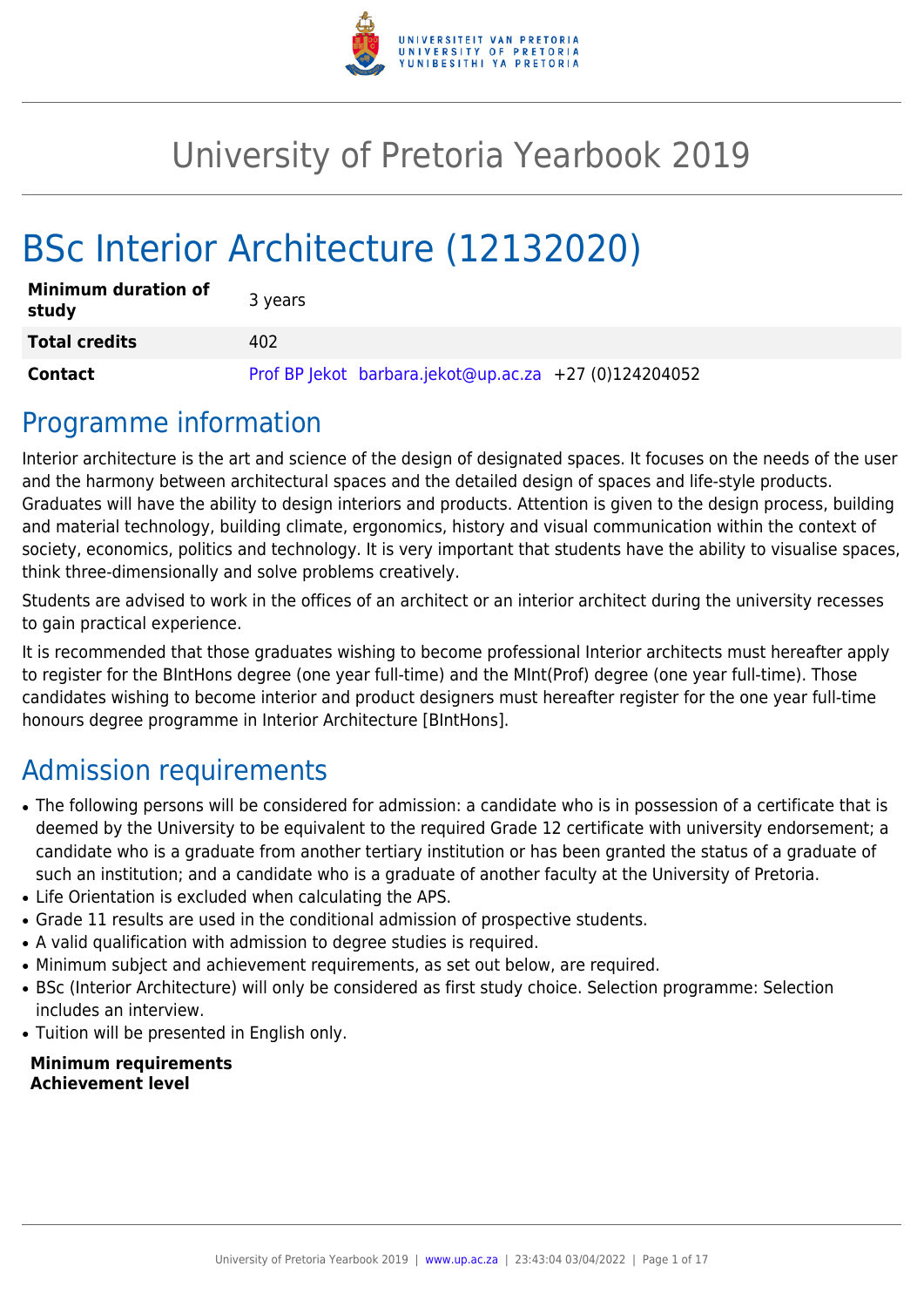

| <b>English Home</b><br>Language or<br><b>English First</b><br><b>Additional</b><br>Language |          | <b>Mathematics</b> |                 | <b>Physical Science</b> |             | <b>APS</b> |
|---------------------------------------------------------------------------------------------|----------|--------------------|-----------------|-------------------------|-------------|------------|
| NSC/IEB                                                                                     | AS Level | NSC/IEB            | <b>AS Level</b> | NSC/IEB                 | AS<br>Level |            |
| Б.                                                                                          |          | 4                  |                 | 4                       | I)          | 27         |

\* Cambridge A level candidates who obtained at least a D in the required subjects, will be considered for admission. International Baccalaureate (IB) HL candidates who obtained at least a 4 in the required subjects, will be considered for admission.

# Additional requirements

Students wishing to transfer to other programmes in the Department of Architecture must obtain written consent from the admissions committee.

# Other programme-specific information

#### **Concurrent presentation**

In the third year of study Design, Construction, Design communication, Environmental studies, Earth studies and Material studies must initially be examined in the same year.

#### **Awarding of degree**

The degree is awarded to those students who have obtained all the prescribed credits for the programme modules.

# Promotion to next study year

A student is promoted to a subsequent year of study after acquiring all the prerequisite module credits of the preceding year of study. A student is deemed to be in the year of study for which he or she is registered in Design.

If the student is not registered for Design the highest passed year of Design determines the year of study.

**Please Note**: Students not promoted to the next year of study must obtain the approval of the programme coordinator and the Head of Department to register for modules in the subsequent year of study. Students must re-apply for admission to the Department of Architecture in instances where:

- i. a student is not promoted to the second year of study;
- ii. a student after repeating any year of study, is not promoted to the following year of study.

# Pass with distinction

The degree is conferred with distinction on a student who, at first registration, simultaneously passes both Design 303 and Construction 320 with distinction (75%) with the proviso that the degree is completed within the minimum prescribed time and all other final-year modules are passed on first registration without any supplementary/special examinations.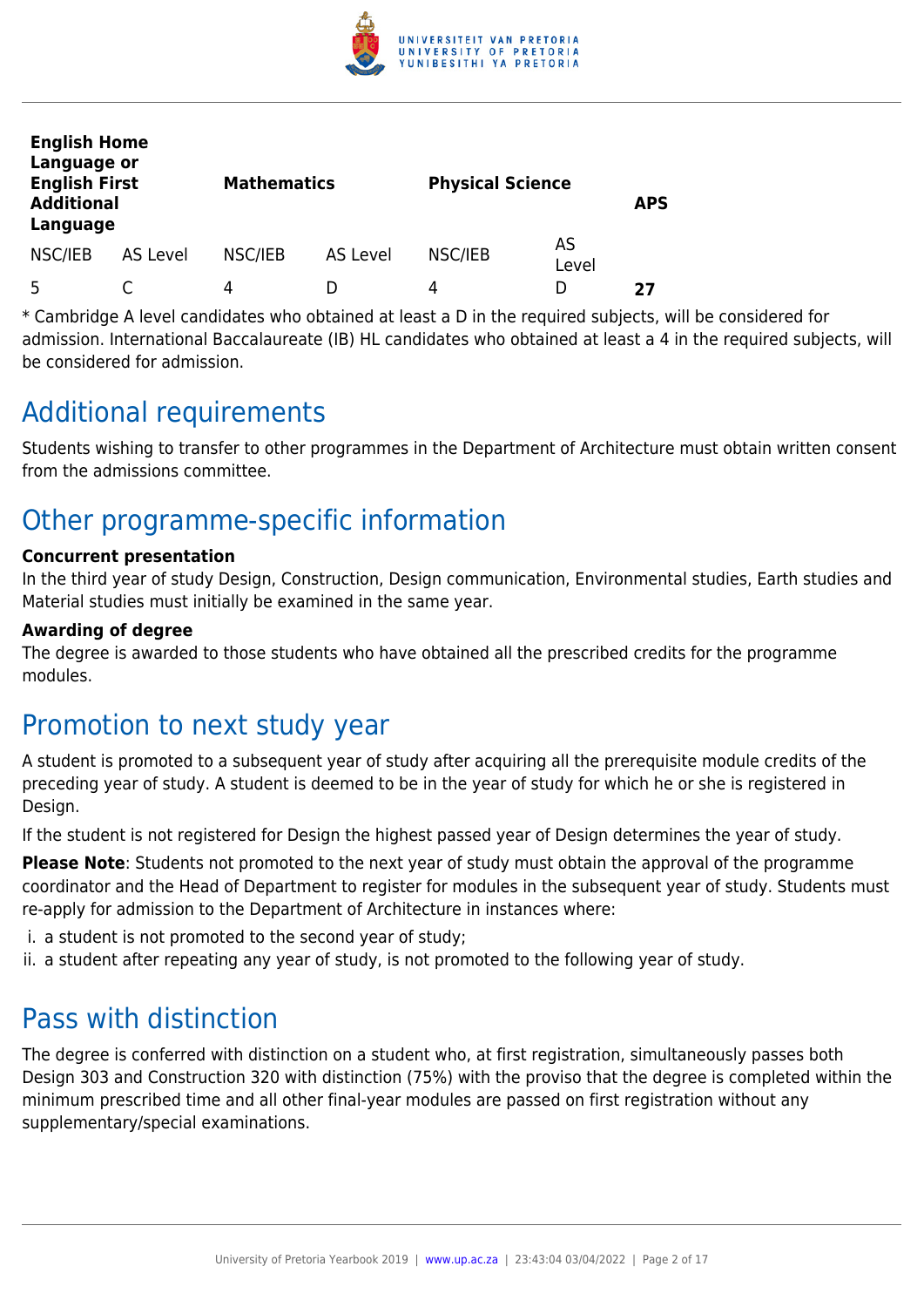

# Curriculum: Year 1

**Minimum credits: 116**

# **Fundamental modules**

### **Academic information management 102 (AIM 102)**

| <b>Module credits</b>         | 6.00                                                                                                                                                                                                                                                                                                 |
|-------------------------------|------------------------------------------------------------------------------------------------------------------------------------------------------------------------------------------------------------------------------------------------------------------------------------------------------|
| <b>Service modules</b>        | <b>Faculty of Education</b><br><b>Faculty of Economic and Management Sciences</b><br><b>Faculty of Humanities</b><br>Faculty of Law<br><b>Faculty of Health Sciences</b><br>Faculty of Natural and Agricultural Sciences<br>Faculty of Theology and Religion<br><b>Faculty of Veterinary Science</b> |
| <b>Prerequisites</b>          | No prerequisites.                                                                                                                                                                                                                                                                                    |
| <b>Contact time</b>           | 2 lectures per week                                                                                                                                                                                                                                                                                  |
| <b>Language of tuition</b>    | Module is presented in English                                                                                                                                                                                                                                                                       |
| <b>Department</b>             | <b>Information Science</b>                                                                                                                                                                                                                                                                           |
| <b>Period of presentation</b> | Semester 2                                                                                                                                                                                                                                                                                           |

#### **Module content**

Find, evaluate, process, manage and present information resources for academic purposes using appropriate technology. Apply effective search strategies in different technological environments. Demonstrate the ethical and fair use of information resources. Integrate 21st-century communications into the management of academic information.

# **Academic information management 111 (AIM 111)**

| <b>Module credits</b>         | 4.00                                                                                                                                                                                                                                                                                                                                 |
|-------------------------------|--------------------------------------------------------------------------------------------------------------------------------------------------------------------------------------------------------------------------------------------------------------------------------------------------------------------------------------|
| Service modules               | Faculty of Engineering, Built Environment and Information Technology<br><b>Faculty of Education</b><br><b>Faculty of Economic and Management Sciences</b><br><b>Faculty of Humanities</b><br>Faculty of Law<br><b>Faculty of Health Sciences</b><br>Faculty of Natural and Agricultural Sciences<br>Faculty of Theology and Religion |
| <b>Prerequisites</b>          | No prerequisites.                                                                                                                                                                                                                                                                                                                    |
| <b>Contact time</b>           | 2 lectures per week                                                                                                                                                                                                                                                                                                                  |
| <b>Language of tuition</b>    | Module is presented in English                                                                                                                                                                                                                                                                                                       |
| <b>Department</b>             | <b>Information Science</b>                                                                                                                                                                                                                                                                                                           |
| <b>Period of presentation</b> | Semester 1                                                                                                                                                                                                                                                                                                                           |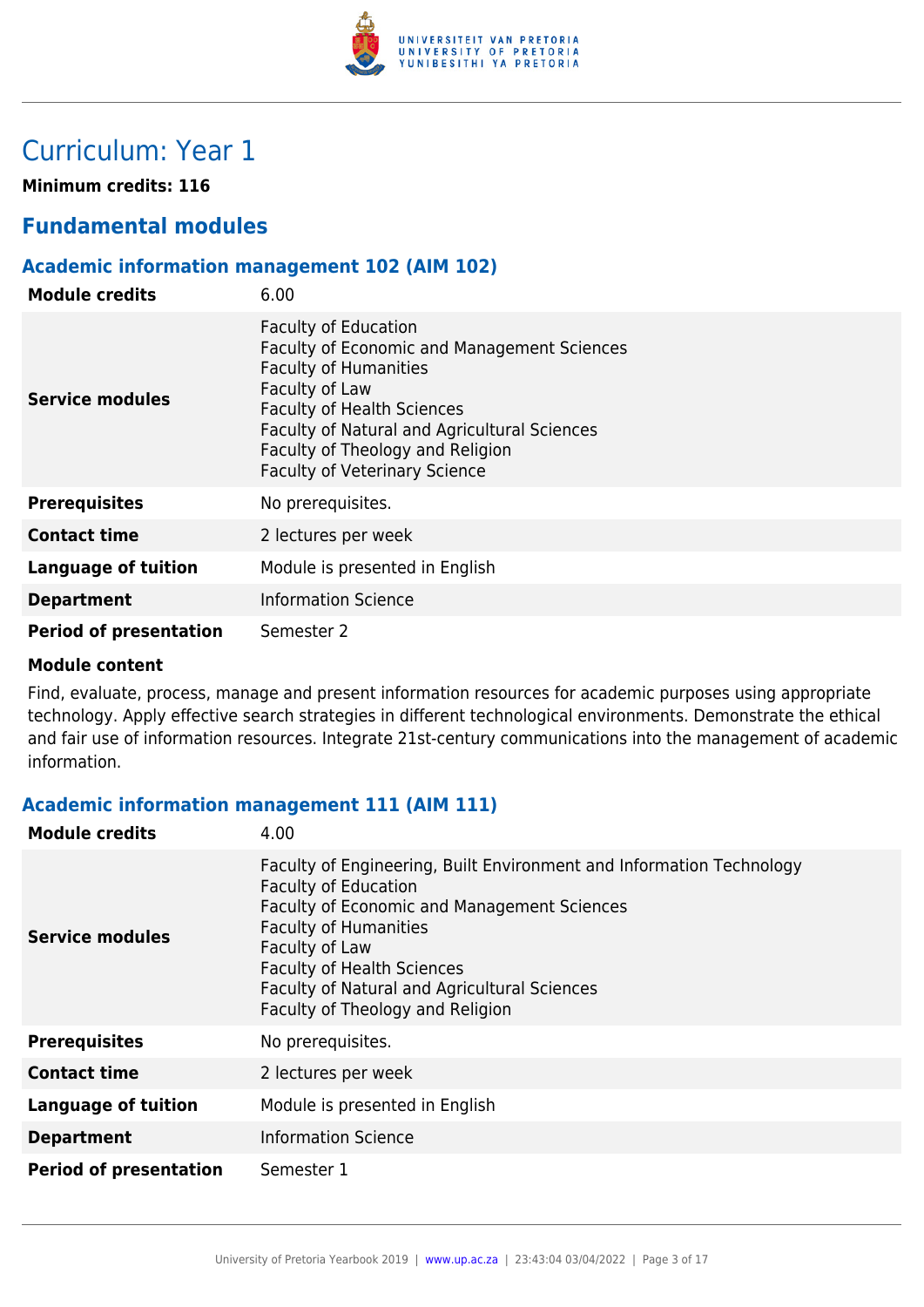

Find, evaluate, process, manage and present information resources for academic purposes using appropriate technology.

#### **Academic information management 121 (AIM 121)**

| <b>Module credits</b>         | 4.00                                                                                                                                                                                                                                                                                                                                                                  |
|-------------------------------|-----------------------------------------------------------------------------------------------------------------------------------------------------------------------------------------------------------------------------------------------------------------------------------------------------------------------------------------------------------------------|
| Service modules               | Faculty of Engineering, Built Environment and Information Technology<br><b>Faculty of Education</b><br>Faculty of Economic and Management Sciences<br><b>Faculty of Humanities</b><br>Faculty of Law<br><b>Faculty of Health Sciences</b><br>Faculty of Natural and Agricultural Sciences<br>Faculty of Theology and Religion<br><b>Faculty of Veterinary Science</b> |
| <b>Prerequisites</b>          | No prerequisites.                                                                                                                                                                                                                                                                                                                                                     |
| <b>Contact time</b>           | 2 lectures per week                                                                                                                                                                                                                                                                                                                                                   |
| Language of tuition           | Module is presented in English                                                                                                                                                                                                                                                                                                                                        |
| <b>Department</b>             | <b>Informatics</b>                                                                                                                                                                                                                                                                                                                                                    |
| <b>Period of presentation</b> | Semester 2                                                                                                                                                                                                                                                                                                                                                            |

#### **Module content**

Apply effective search strategies in different technological environments. Demonstrate the ethical and fair use of information resources. Integrate 21st-century communications into the management of academic information.

# **Academic orientation 112 (UPO 112)**

| <b>Module credits</b>         | 0.00                           |
|-------------------------------|--------------------------------|
| Language of tuition           | Module is presented in English |
| <b>Department</b>             | <b>EBIT Deans Office</b>       |
| <b>Period of presentation</b> | Year                           |

# **Core modules**

# **Earth studies 110 (AAL 110)**

| <b>Module credits</b>         | 10.00                          |
|-------------------------------|--------------------------------|
| <b>Prerequisites</b>          | No prerequisites.              |
| <b>Contact time</b>           | 3 lectures per week            |
| <b>Language of tuition</b>    | Module is presented in English |
| <b>Department</b>             | Architecture                   |
| <b>Period of presentation</b> | Semester 1                     |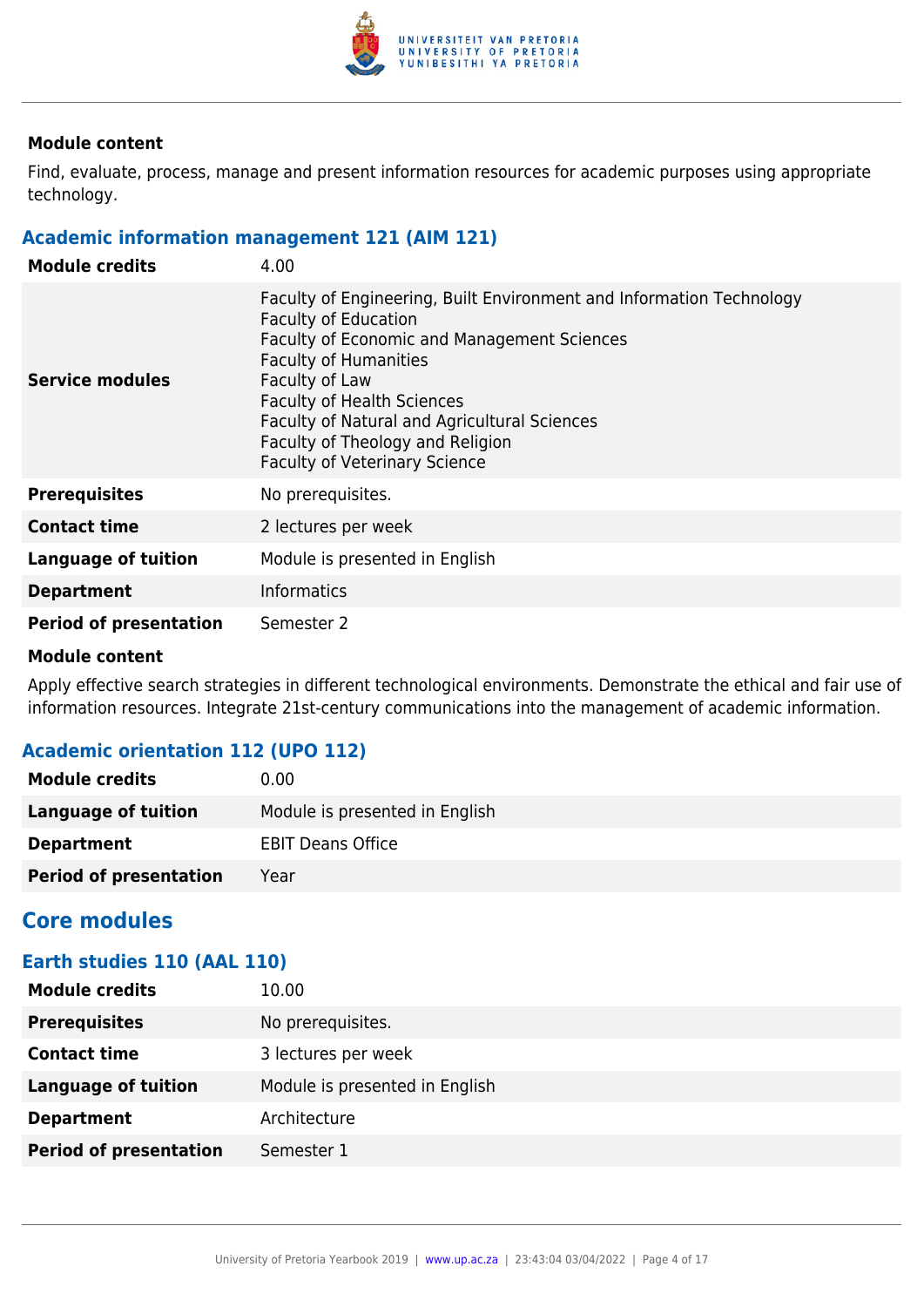

Introduction to the basic concepts of ecology, natural resources and stress on the environment; systems thinking; earth as system; changing paradigms and values; ecological design principles; geo-referencing; geomapping, basic site survey.

# **Digital visual communication 110 (ARC 110)**

| 6.00                           |
|--------------------------------|
| No prerequisites.              |
| Module is presented in English |
| Architecture                   |
| Semester 1                     |
|                                |

#### **Module content**

Basic overview and understanding of digital architectural visualisation using tools such as prescribed open source photo editing software that enhances hand drawing techniques.

# **Construction 111 (KON 111)**

| <b>Module credits</b>         | 8.00                           |
|-------------------------------|--------------------------------|
| <b>Prerequisites</b>          | No prerequisites.              |
| <b>Contact time</b>           | 3 lectures per week            |
| <b>Language of tuition</b>    | Module is presented in English |
| <b>Department</b>             | Architecture                   |
| <b>Period of presentation</b> | Semester 1                     |

#### **Module content**

The context of architectural technology and the relationships between technology, theory, structure and materials. Drawing conventions.The typical city site. The construction and materials of a single storey dwelling with masonry walls and a pitched roof, from preparation for building work to substructure, retaining walls and floors.

#### **Construction 121 (KON 121)**

| <b>Module credits</b>         | 8.00 <sub>1</sub>                         |
|-------------------------------|-------------------------------------------|
| <b>Prerequisites</b>          | <b>KON 111 GS</b>                         |
| <b>Contact time</b>           | 3 lectures per week, 1 practical per week |
| <b>Language of tuition</b>    | Module is presented in English            |
| <b>Department</b>             | Architecture                              |
| <b>Period of presentation</b> | Semester 2                                |

#### **Module content**

Continuation of the construction and materials of a single storey dwelling. Superstructure: walls, opening, roofs, finishes and services.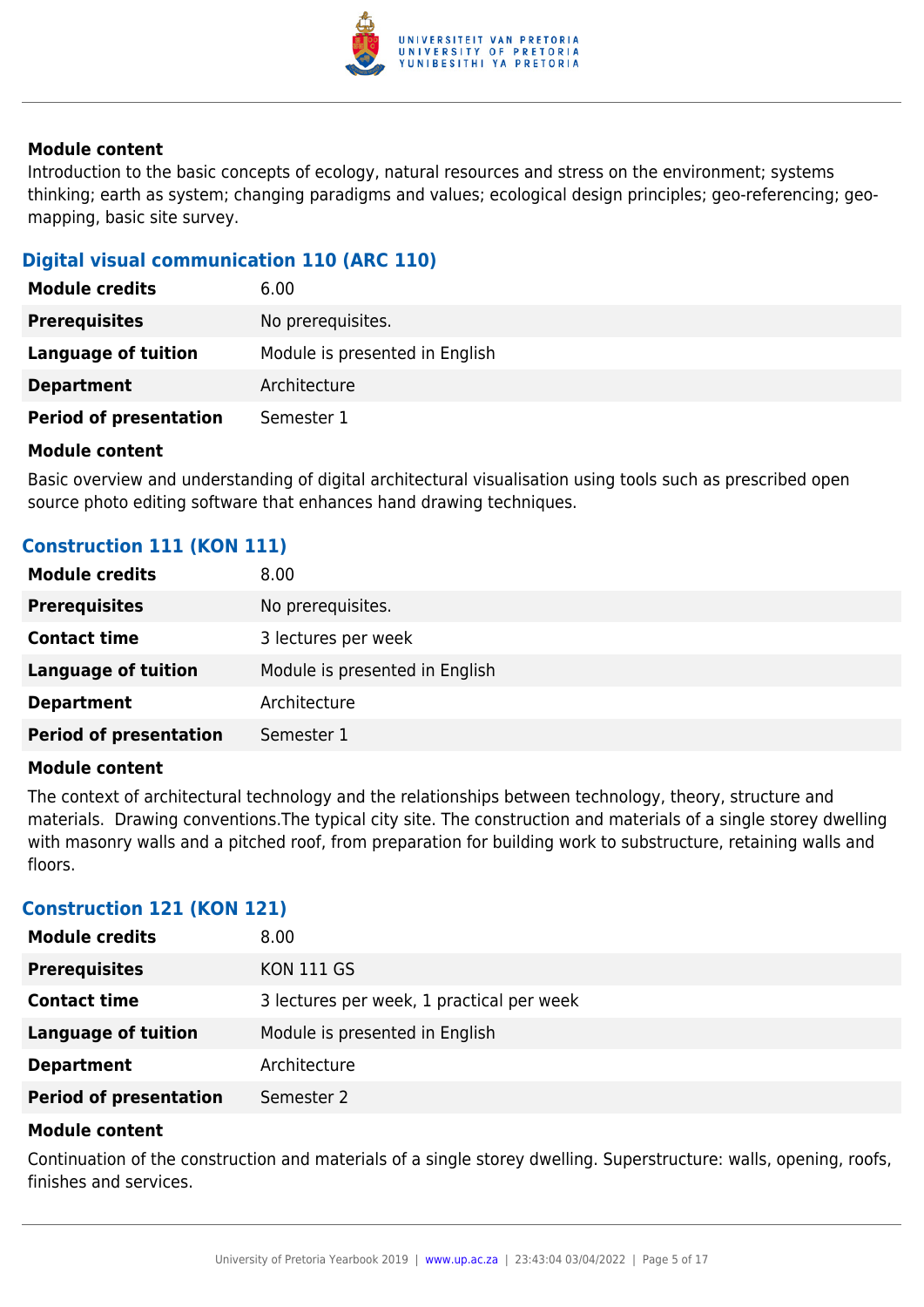

### **Design communication 120 (OKU 120)**

| 6.00                           |
|--------------------------------|
| No prerequisites.              |
| 2 lectures per week            |
| Module is presented in English |
| Architecture                   |
| Semester 2                     |
|                                |

#### **Module content**

Quarter 3: Introduction to basic computer aided design. Quarter 4: Introduction to the theory of structures: Forces, moments, stresses, strains, Young's Modulus, Structural components: beams, columns and trusses.

#### **Environmental theory 110 (OML 110)**

| <b>Module credits</b>         | 6.00                           |
|-------------------------------|--------------------------------|
| <b>Prerequisites</b>          | No prerequisites.              |
| <b>Contact time</b>           | 2 lectures per week            |
| <b>Language of tuition</b>    | Module is presented in English |
| <b>Department</b>             | Architecture                   |
| <b>Period of presentation</b> | Semester 1                     |

#### **Module content**

Introductory contextualisation of twentieth century artefacts within the framework of history from Antiquity to Modernity. Building types as artefacts of material culture. Approaches and guidelines to the study of history of the environment. Understanding of the process of endemic construction and its monumentalisation, settlement and urbanisation of various ages and environments. An interdisciplinary investigation of living spaces as shapers of social interaction. The history of the environment of the Mediterranean Antique, Bronze Age, Classical and Biblical societies.

#### **Environmental studies 120 (OML 120)**

| <b>Module credits</b>         | 6.00                           |
|-------------------------------|--------------------------------|
| <b>Prerequisites</b>          | No prerequisites.              |
| <b>Contact time</b>           | 2 lectures per week            |
| <b>Language of tuition</b>    | Module is presented in English |
| <b>Department</b>             | Architecture                   |
| <b>Period of presentation</b> | Semester 2                     |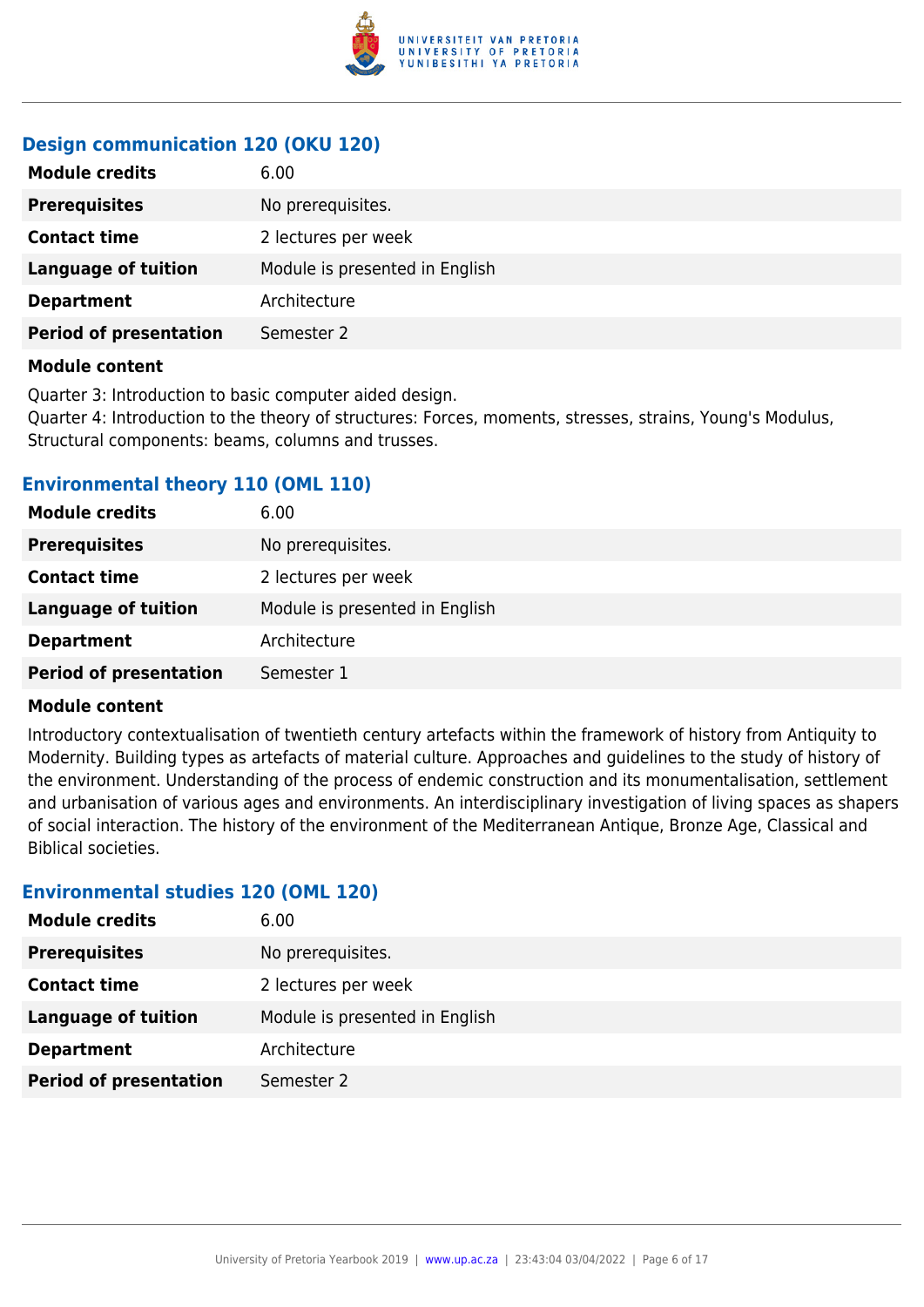

The history of the environment of and the link between North-Europe and the Mediterranean area, the Arabic peninsula and the Indies, from the fall of Jerusalem up until the fall of Constantinople in 1453 AD. Tao, Shinto and the landscape of the Far East.

# **Design 100 (ONT 100)**

| <b>Module credits</b>         | 60.00                                         |
|-------------------------------|-----------------------------------------------|
| <b>Prerequisites</b>          | No prerequisites.                             |
| <b>Contact time</b>           | 2 lectures per week, 17 studio hours per week |
| <b>Language of tuition</b>    | Module is presented in English                |
| <b>Department</b>             | Architecture                                  |
| <b>Period of presentation</b> | Year                                          |

#### **Module content**

Introduction to design and integration with supporting modules. Design principles, skills and techniques. Smallscale design projects and environmental influences (physical, social, cultural, historical), space requirements and creative interpretation. Acquisition of skills in design communication through imagination, intuition and conceptual thinking. Relation of internal to external space. Anthropometry and ergonomics; visual literacy (visual media, analysis and interpretation) and criticism. The designer as visual thinker. Perception; ideograms. Development of a vocabulary to describe and illustrate the discipline of design. Pertinent theory that informs and supports the design process.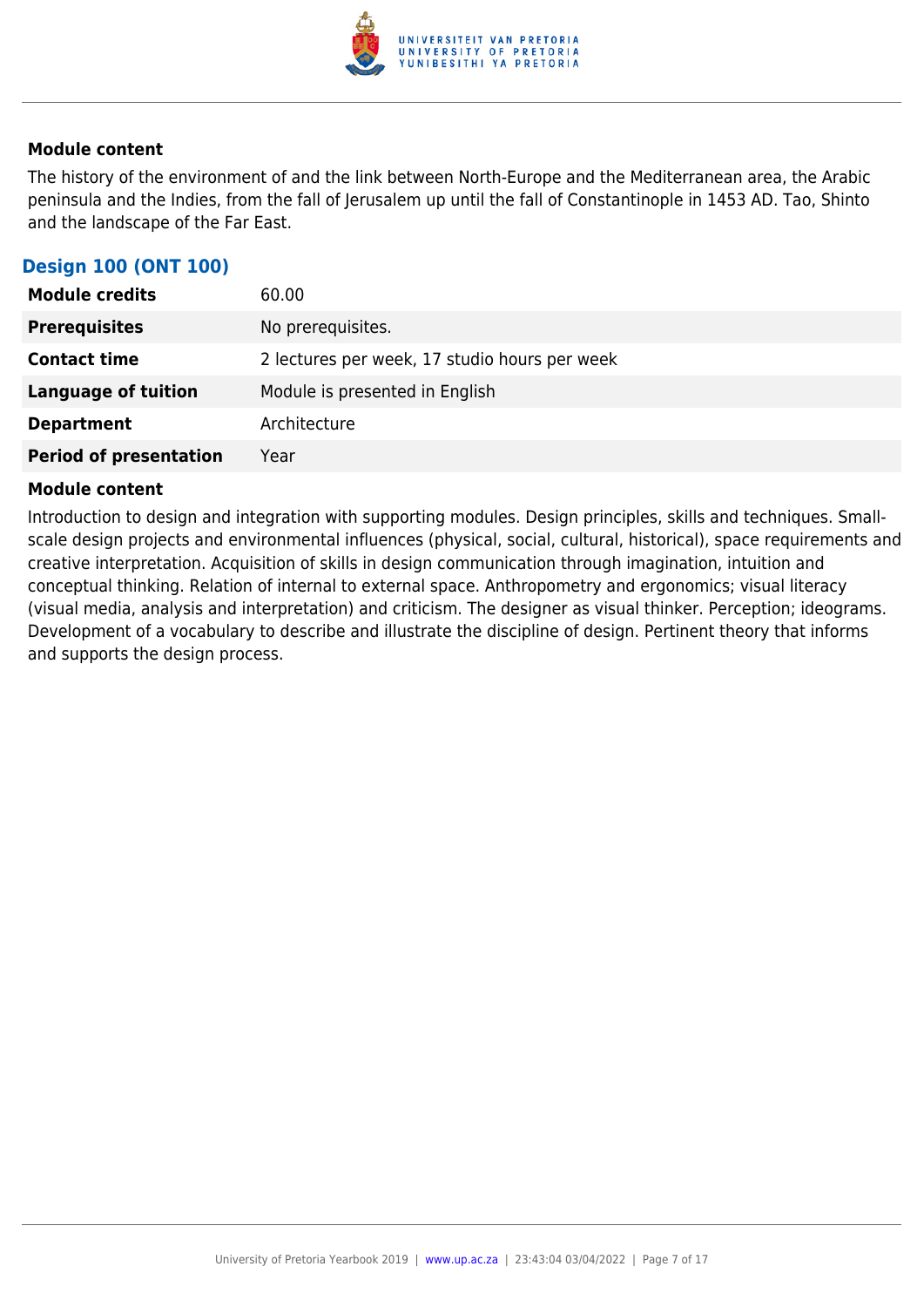

# Curriculum: Year 2

**Minimum credits: 134**

# **Core modules**

# **Earth studies 210 (AAL 210)**

| <b>Module credits</b>         | 8.00                           |
|-------------------------------|--------------------------------|
| <b>Prerequisites</b>          | No prerequisites.              |
| <b>Contact time</b>           | 3 lectures per week            |
| <b>Language of tuition</b>    | Module is presented in English |
| <b>Department</b>             | Architecture                   |
| <b>Period of presentation</b> | Semester 1                     |
|                               |                                |

#### **Module content**

Meso-environment:

Climate: atmospheric constituents and processes, weather systems, heat radiation and transfer, solar charts, sun movement and heat gain control.

Air: airflow patterns around structures, natural ventilation.

Water vapour: diffusivity, transfer and condensation.

Heat: thermal comfort and comfort indices, thermal performance of materials and structures, time lag, decrement and periodic heat transfer.

# **Earth studies 223 (AAL 223)**

| <b>Module credits</b>         | 4.00                           |
|-------------------------------|--------------------------------|
| <b>Prerequisites</b>          | No prerequisites.              |
| <b>Contact time</b>           | 3 lectures per week            |
| <b>Language of tuition</b>    | Module is presented in English |
| <b>Department</b>             | Architecture                   |
| <b>Period of presentation</b> | Quarter 3                      |

#### **Module content**

The impact of social, economic and political systems on, and the multidisciplinary approach to design decisionmaking for inclusive environments and barrier-free environments. The application of this understanding in developing communities.

# **Earth studies 224 (AAL 224)**

| <b>Module credits</b> | 4.00                           |
|-----------------------|--------------------------------|
| <b>Prerequisites</b>  | No prerequisites.              |
| <b>Contact time</b>   | 3 lectures per week            |
| Language of tuition   | Module is presented in English |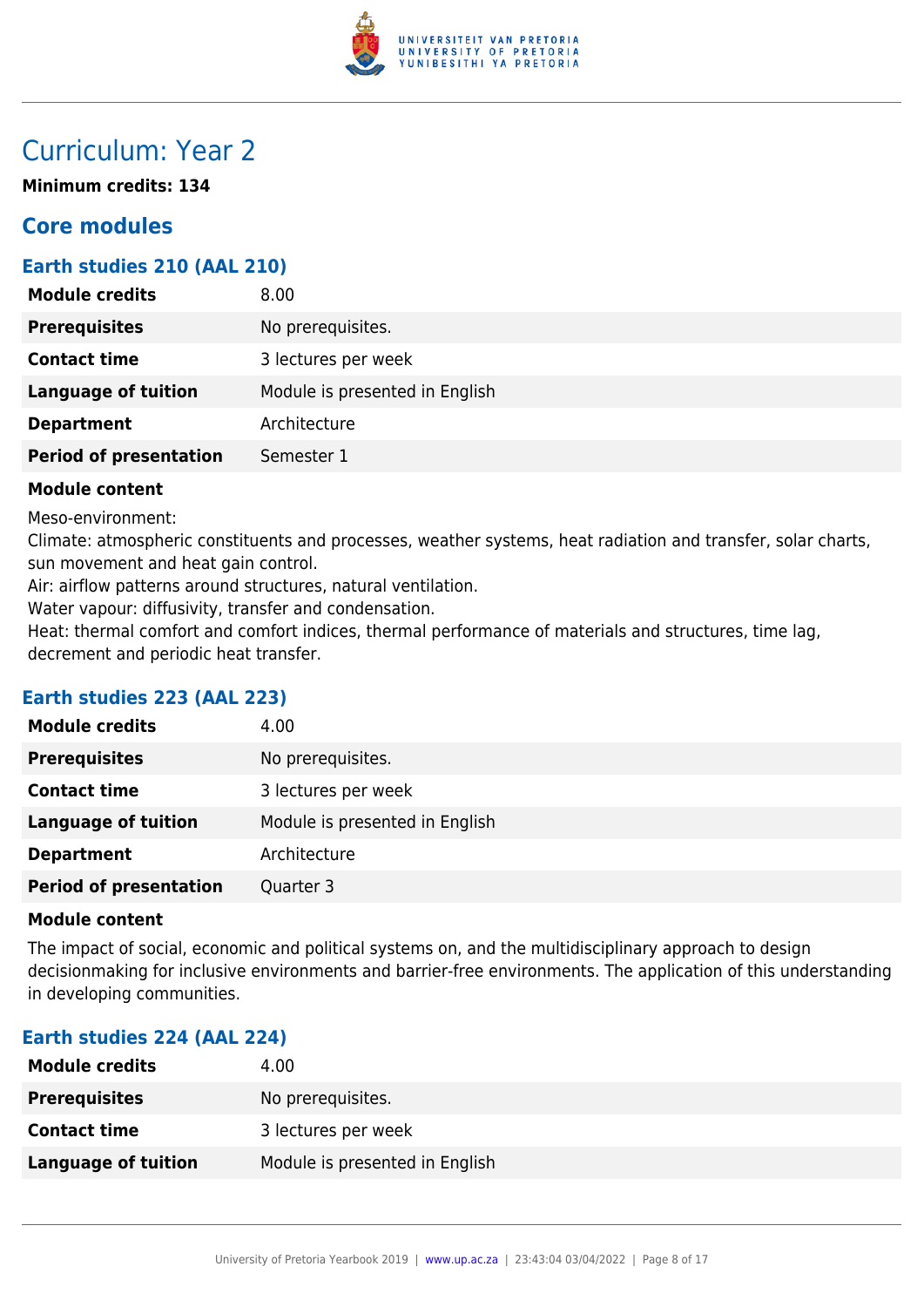

#### **Department** Architecture

**Period of presentation** Quarter 4

#### **Module content**

Environmental filters and forecasting techniques:

Sound: the physical nature of sound, physiology of hearing, sound and noise sources, transfer, absorption and isolation, noise control; measurement, levels, frequency analysis, A-loading, room acoustics, reverberation periods.

Light: properties of natural light, design criteria, daylight factors, diffusion, quality, energy requirements and saving.

# **Community-based project 201 (JCP 201)**

| No prerequisites.<br><b>Prerequisites</b><br>1 other contact session per week<br><b>Contact time</b><br><b>Language of tuition</b><br>Separate classes for Afrikaans and English<br><b>Informatics</b><br><b>Department</b><br><b>Period of presentation</b><br>Year | <b>Module credits</b> | 8.00 |
|----------------------------------------------------------------------------------------------------------------------------------------------------------------------------------------------------------------------------------------------------------------------|-----------------------|------|
|                                                                                                                                                                                                                                                                      |                       |      |
|                                                                                                                                                                                                                                                                      |                       |      |
|                                                                                                                                                                                                                                                                      |                       |      |
|                                                                                                                                                                                                                                                                      |                       |      |
|                                                                                                                                                                                                                                                                      |                       |      |

#### **Module content**

This project-orientated module is a form of applied learning which is directed at specific community needs and is integrated into all undergraduate academic programmes offered by the Faculty of Engineering, Built Environment and Information Technology. The main objectives with the module are as follows:

(1) The execution of a community related project aimed at achieving a beneficial impact on a chosen section of society, preferably but not exclusively, by engagement with a section of society which is different from the student's own social background.

(2) The development of an awareness of personal, social and cultural values, an attitude to be of service, and an understanding of social issues, for the purpose of being a responsible professional.

(3) The development of important multidisciplinary and life skills, such as communication, interpersonal and leadership skills.

Assessment in the module will include all or most of the following components: evaluation and approval of project proposal, assessment of oral and/or written progress reports, peer assessment in the event of team projects, written reportback by those at which the project was aimed at, and final assessment on grounds of the submission of a portfolio and a written report.

# **Construction 210 (KON 210)**

| <b>Module credits</b>         | 8.00                           |
|-------------------------------|--------------------------------|
|                               |                                |
| <b>Prerequisites</b>          | KON 111 and KON 121            |
| <b>Contact time</b>           | 3 lectures per week            |
| <b>Language of tuition</b>    | Module is presented in English |
| <b>Department</b>             | Architecture                   |
| <b>Period of presentation</b> | Semester 1                     |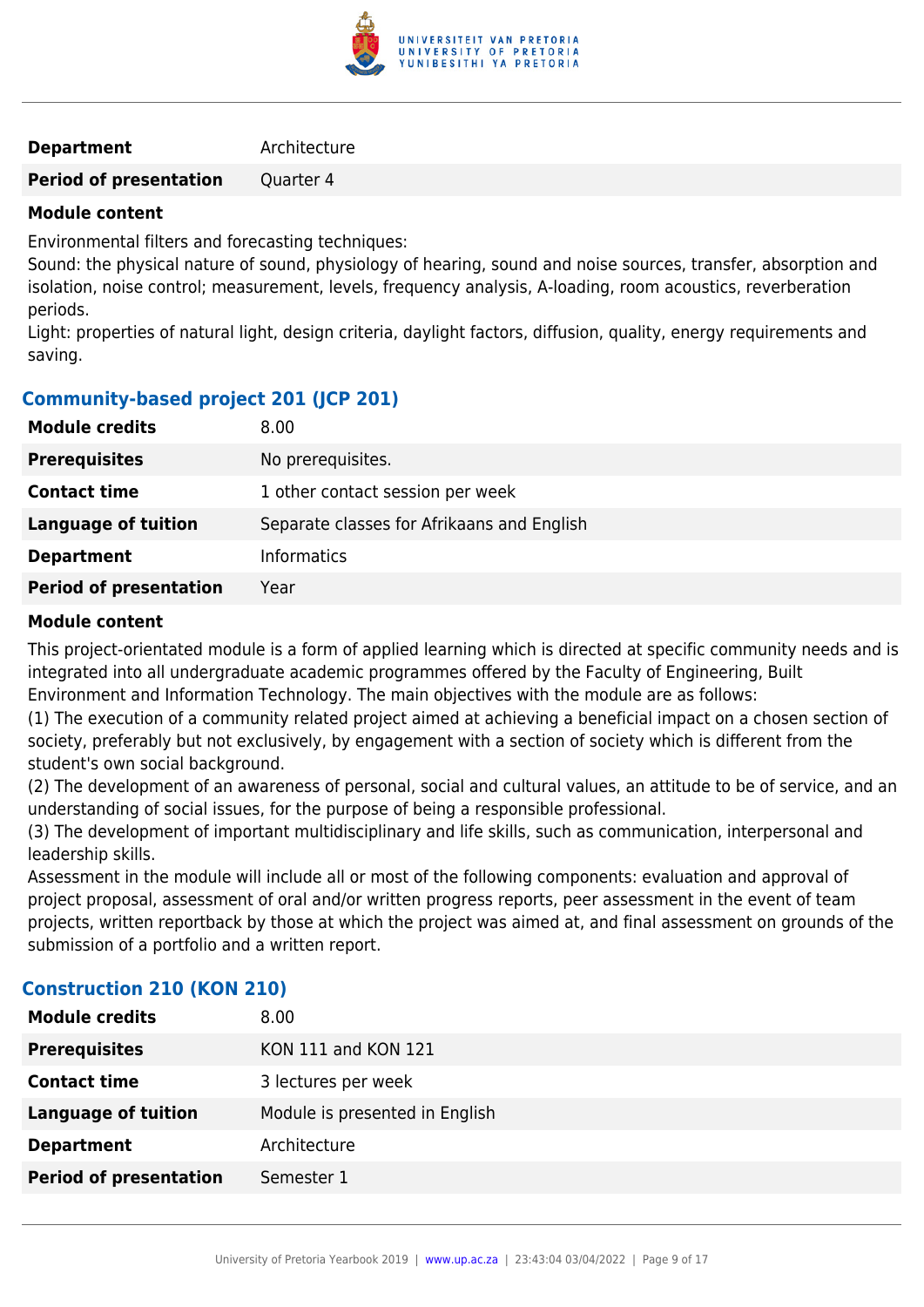

Double-storeyed buildings: reinforced concrete, steel and timber-framed structures. Offshutter concrete. Loadbearing masonry. Low-pitch roofs and waterproofing, other pitched-roof finishes. Lightweight partitioning. Glass. Joinery. Small precast elements.

#### **Construction 220 (KON 220)**

| <b>Prerequisites</b><br><b>KON 210 GS</b><br><b>Contact time</b> | <b>Module credits</b> | 8.00                |
|------------------------------------------------------------------|-----------------------|---------------------|
|                                                                  |                       |                     |
|                                                                  |                       | 3 lectures per week |
| Module is presented in English<br><b>Language of tuition</b>     |                       |                     |
| Architecture<br><b>Department</b>                                |                       |                     |
| <b>Period of presentation</b><br>Semester 2                      |                       |                     |

#### **Module content**

Soil mechanics: foundations, basement construction and waterproofing. Site structures: geotextiles and geomembranes, stairs, walls, retaining walls, fences, ramps, gabions, prefabricated retaining blocks. Built planters, lapas, braais, pavilions, decks.

#### **Material studies 223 (MST 223)**

| <b>Module credits</b>         | 8.00                           |
|-------------------------------|--------------------------------|
| <b>Prerequisites</b>          | No prerequisites.              |
| <b>Contact time</b>           | 3 lectures per week            |
| <b>Language of tuition</b>    | Module is presented in English |
| <b>Department</b>             | Architecture                   |
| <b>Period of presentation</b> | Semester 2                     |

#### **Module content**

Introduction to materials with applications in the field of interior design: material families, basic properties and selection. Wall (partition), ceiling and floor finishes. Window treatments. Ceramics as architectural finishes. Surface theory 1 (including colour and interior paint applications).

#### **Environmental theory 210 (OML 210)**

| <b>Module credits</b>         | 6.00                           |
|-------------------------------|--------------------------------|
| <b>Prerequisites</b>          | No prerequisites.              |
| <b>Contact time</b>           | 2 lectures per week            |
| <b>Language of tuition</b>    | Module is presented in English |
| <b>Department</b>             | Architecture                   |
| <b>Period of presentation</b> | Semester 1                     |
|                               |                                |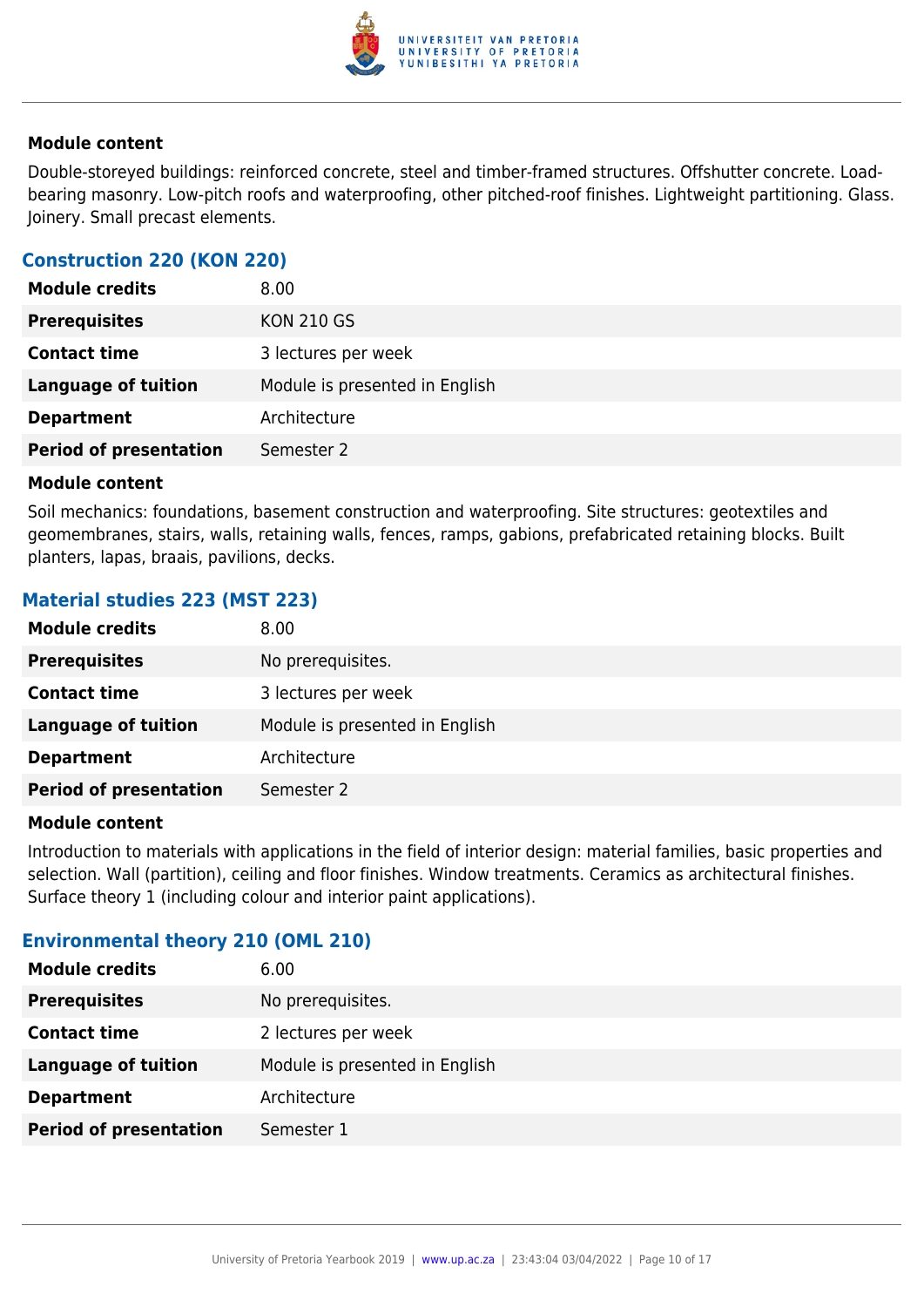

The history of the environment and the link between North-Europe and a newly discovered world from the time of the circumnavigation of the southernmost Cape Point of Africa till the Industiral Revolution.

# **Environmental studies 220 (OML 220)**

| <b>Module credits</b>         | 6.00                           |
|-------------------------------|--------------------------------|
| <b>Prerequisites</b>          | No prerequisites.              |
| <b>Contact time</b>           | 2 lectures per week            |
| <b>Language of tuition</b>    | Module is presented in English |
| <b>Department</b>             | Architecture                   |
| <b>Period of presentation</b> | Semester 2                     |

#### **Module content**

History of the environment of Western societies and their dominions from the Industrial Revolution up to the intellectual questioning of Modernism. Southern African housing typologies and Western artefacts as manifestation of socio-political realities since 1488 AD.

# **Design 203 (ONT 203)**

| <b>Module credits</b>         | 60.00                                                   |
|-------------------------------|---------------------------------------------------------|
| <b>Prerequisites</b>          | AAL 110, KON 111, KON 121, OML 110, OML 120 and ONT 100 |
| <b>Contact time</b>           | 17 studio hours per week, 2 lectures per week           |
| <b>Language of tuition</b>    | Module is presented in English                          |
| <b>Department</b>             | Architecture                                            |
| <b>Period of presentation</b> | Year                                                    |
|                               |                                                         |

#### **Module content**

The process and product of design through the integration of supporting modules. Spatial design as response to user. Design of inclusive environments, reuse of architectural space, planning and form-giving processes, production and identity as design determinants. The influence of perception, ergonomics and the tectonics on space making. Scenographic, product, exhibition or installation design. Skills: programming, architectural space analysis, time management, advanced graphic and reprographic techniques. Pertinent theory that informs and supports the design process in interior architecture.

**Textiles: Utilities, fibres and yarns 212 (TKS 212)**

| <b>Module credits</b>      | 14.00                                                                |
|----------------------------|----------------------------------------------------------------------|
| <b>Service modules</b>     | Faculty of Engineering, Built Environment and Information Technology |
| <b>Prerequisites</b>       | No prerequisites.                                                    |
| <b>Contact time</b>        | 1 practical per week, 3 lectures per week                            |
| <b>Language of tuition</b> | Afrikaans and English are used in one class                          |
| <b>Department</b>          | <b>Consumer and Food Sciences</b>                                    |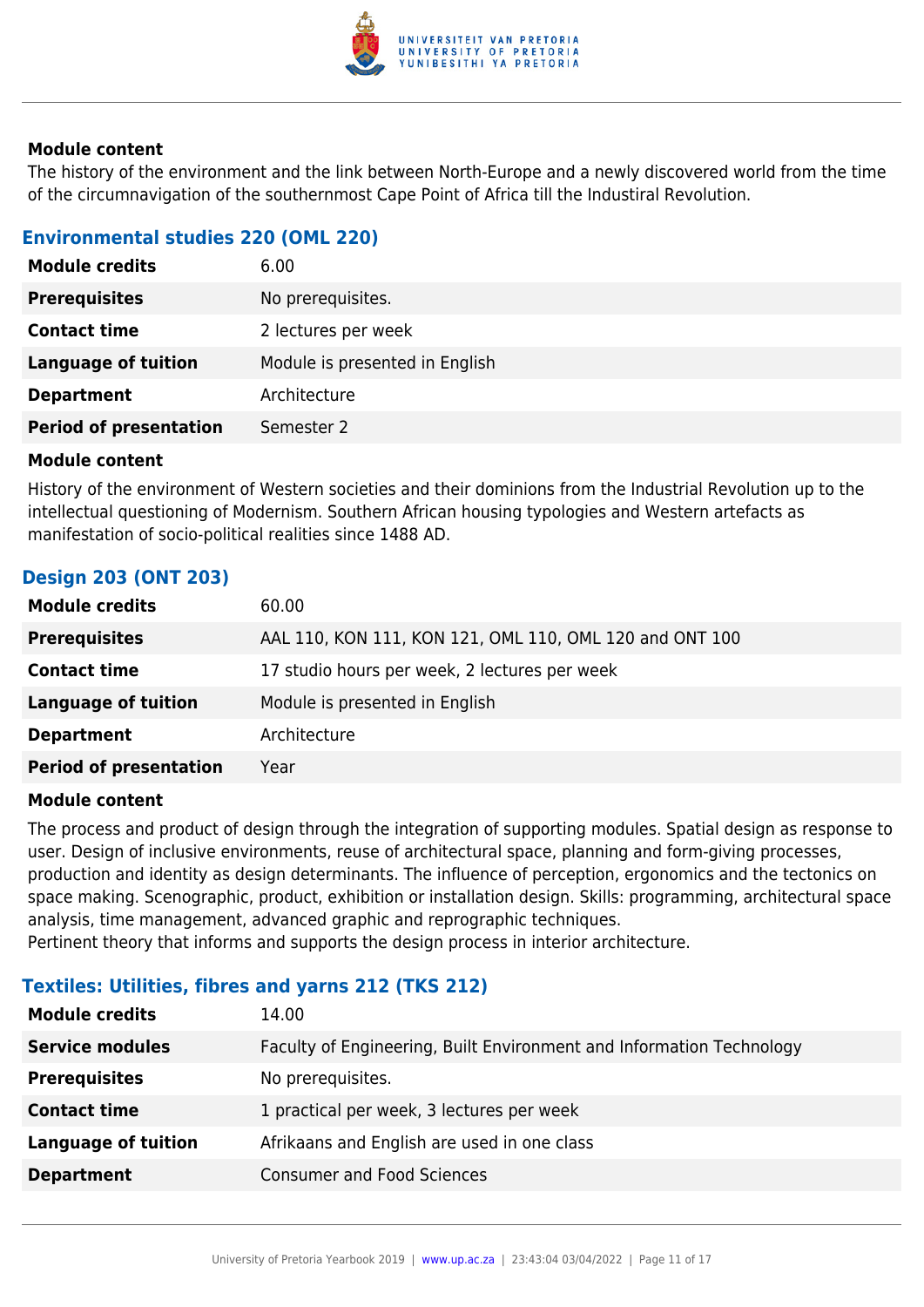

# **Period of presentation** Semester 1

#### **Module content**

Utility aspects: basic components of textiles, consumer decision making, utility aspects that include durability, comfort, maintenance, health/safety/protection and aesthetic aspects. Fibres and yarns: Fibre structure and performance including textile chemistry, fibre morphology and formation, fibre properties, classification and identification. Yarn structure and performance (including spun yarns, filament yarns, compound and novelty yarns).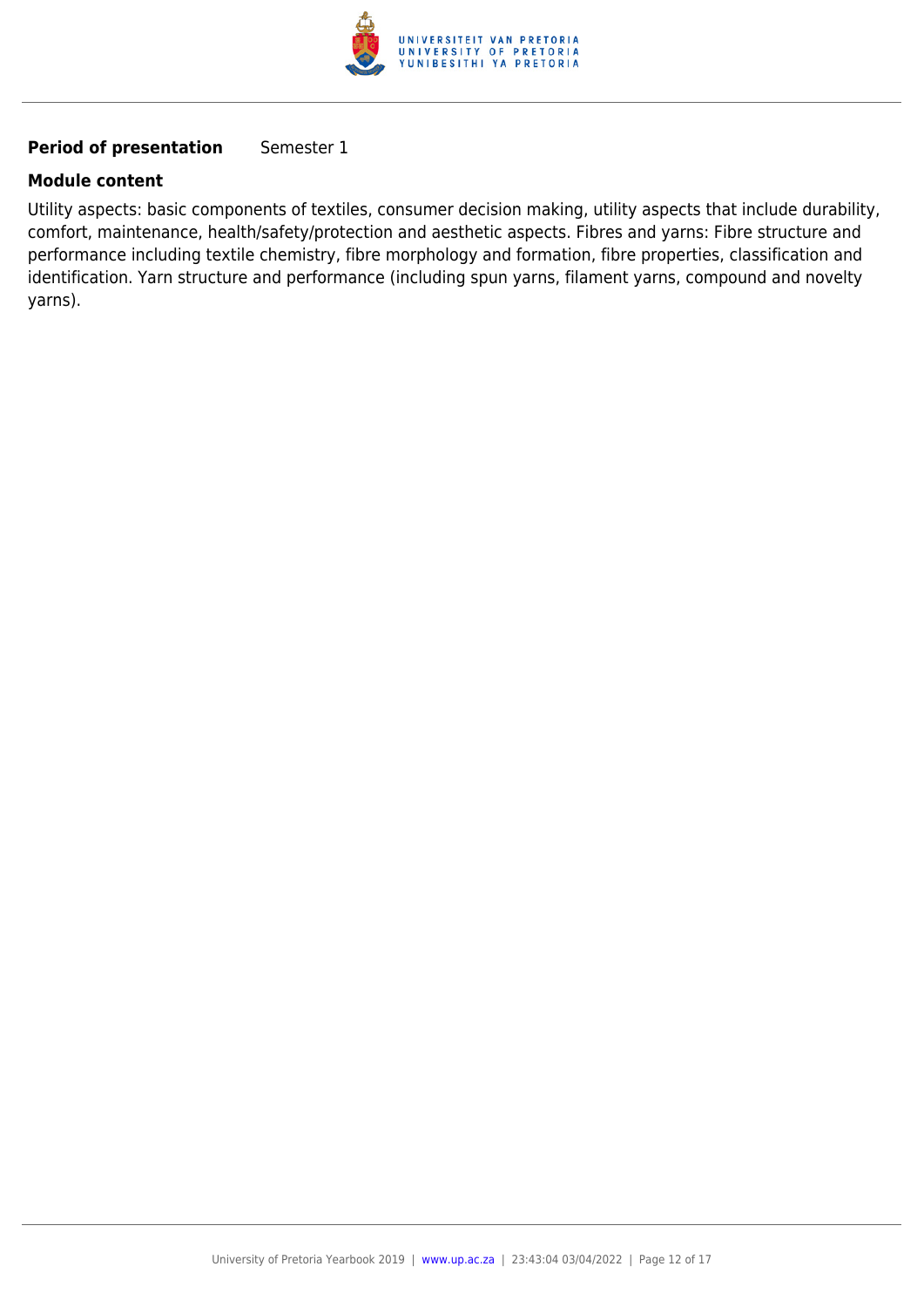

# Curriculum: Final year

**Minimum credits: 152**

# **Core modules**

# **Earth studies 320 (AAL 320)**

| <b>Module credits</b>         | 6.00                           |
|-------------------------------|--------------------------------|
| <b>Prerequisites</b>          | <b>AAL 210</b>                 |
| <b>Contact time</b>           | 2 lectures per week            |
| <b>Language of tuition</b>    | Module is presented in English |
| <b>Department</b>             | Architecture                   |
| <b>Period of presentation</b> | Semester 2                     |

#### **Module content**

Ecosystemic thinking for the designer in terms of culture, science and environment. The designer as critic; analysis of precedents. Application of principles of sustainable development and ecological design including energy demand and efficiency and energy dissipation.

# **Business law 310 (BER 310)**

| <b>Module credits</b>         | 16.00                                                                |
|-------------------------------|----------------------------------------------------------------------|
| <b>Service modules</b>        | Faculty of Engineering, Built Environment and Information Technology |
| <b>Prerequisites</b>          | No prerequisites.                                                    |
| <b>Contact time</b>           | 4 lectures per week                                                  |
| <b>Language of tuition</b>    | Separate classes for Afrikaans and English                           |
| <b>Department</b>             | Mercantile Law                                                       |
| <b>Period of presentation</b> | Semester 1                                                           |

#### **Module content**

Introduction to law. General principles of the law of contract. Specific contracts: purchase contracts; letting and hiring of work; employment contracts. Agency. General aspects of entrepreneurial law. Dispute resolution mediation and arbitration.

#### **Construction 310 (KON 310)**

| <b>Module credits</b>         | 8.00                           |
|-------------------------------|--------------------------------|
| <b>Prerequisites</b>          | KON 210 and KON 220            |
| <b>Contact time</b>           | 3 lectures per week            |
| <b>Language of tuition</b>    | Module is presented in English |
| <b>Department</b>             | Architecture                   |
| <b>Period of presentation</b> | Semester 1                     |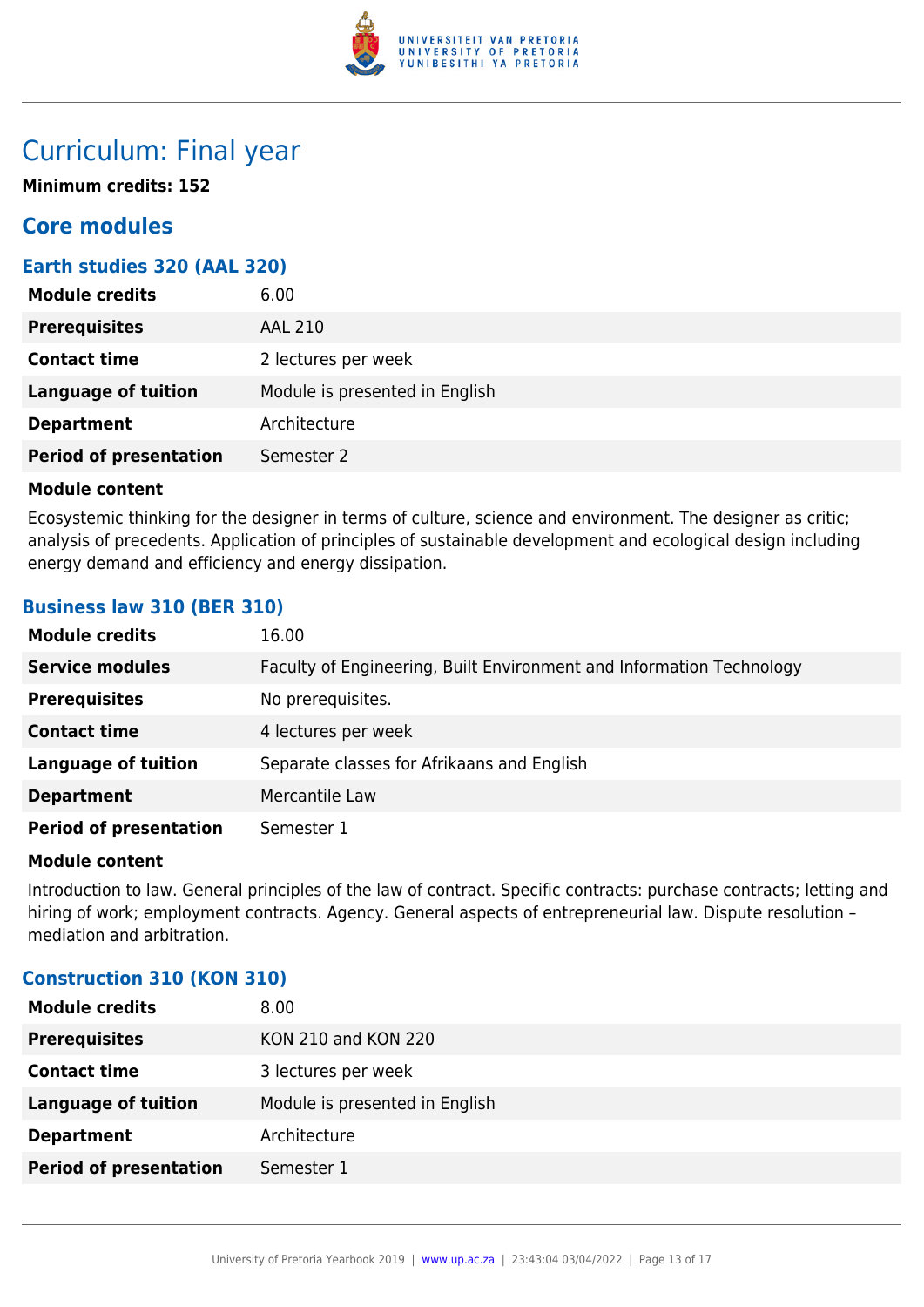

Roads: design and construction, materials and finishes, kerbing. Water features: design and construction. Street furniture. Construction equipment. Site and building services: water lines, sanitary plumbing and pipe systems above ground and indoors, underground sewer systems, electricity and gas. Electrical lighting: light, lamp types, luminaires; lighting requirements. Design application.

# **Construction 320 (KON 320)**

| <b>Module credits</b>         | 8.00                           |
|-------------------------------|--------------------------------|
| <b>Prerequisites</b>          | <b>KON 310 GS</b>              |
| <b>Contact time</b>           | 2 lectures per week            |
| <b>Language of tuition</b>    | Module is presented in English |
| <b>Department</b>             | Architecture                   |
| <b>Period of presentation</b> | Semester 2                     |

#### **Module content**

Integration of the foregoing coursework. Introduction to construction norms and standards, technical drawing practice and specifications. Cost estimates, feasibility and payability. Advanced materials: ceramics, polymers, adhesives, paint, metals, glass. Human transportation systems: types, applications. Design of a small commercial building/landscape/interior space (in DESIGN) and the preparation of its construction drawings.

### **Material studies 313 (MST 313)**

| <b>Module credits</b>         | 8.00                                            |
|-------------------------------|-------------------------------------------------|
| <b>Prerequisites</b>          | <b>TKS 212 and MST 223</b>                      |
| <b>Contact time</b>           | 3 lectures per week                             |
| <b>Language of tuition</b>    | Module is presented in English                  |
| <b>Department</b>             | Materials Science and Metallurgical Engineering |
| <b>Period of presentation</b> | Semester 1                                      |
|                               |                                                 |

#### **Module content**

Unconventional construction materials: properties, applications.

#### **Material studies 323 (MST 323)**

| <b>Module credits</b>         | 8.00                           |
|-------------------------------|--------------------------------|
| <b>Prerequisites</b>          | <b>MST 313</b>                 |
| <b>Contact time</b>           | 3 lectures per week            |
| <b>Language of tuition</b>    | Module is presented in English |
| <b>Department</b>             | Architecture                   |
| <b>Period of presentation</b> | Semester 2                     |
|                               |                                |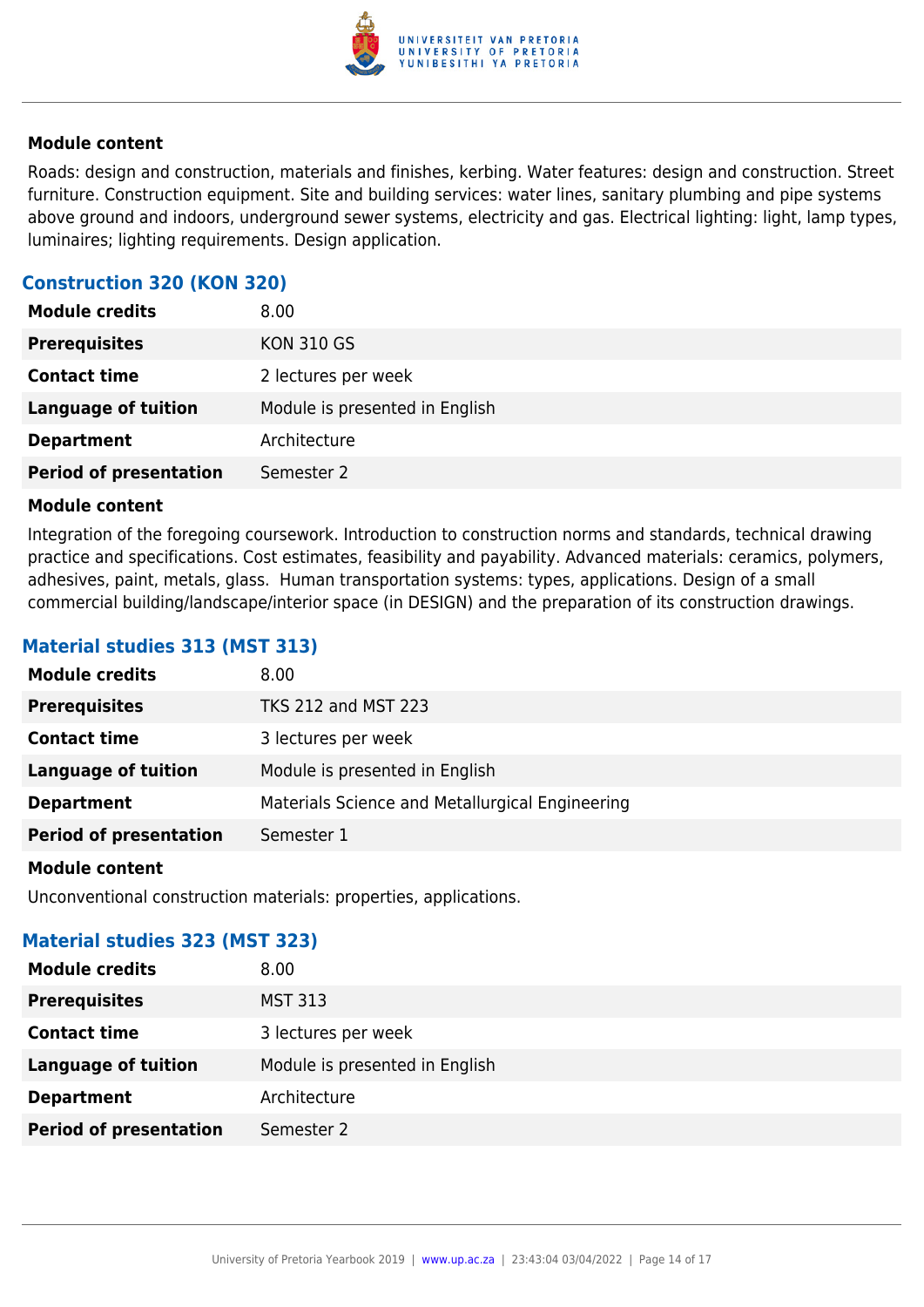

Application of materials in artificial environments:

- Development of modern materials and processes in product design
- Joint theory
- New applications in technical textiles, polymers and other artificial materials

• Material selection and technical development in conjunction with projects in design (ONT 303) and construction (KON 320)

# **Design communication 313 (OKU 313)**

| <b>Module credits</b>         | 6.00                                         |
|-------------------------------|----------------------------------------------|
| <b>Prerequisites</b>          | No prerequisites.                            |
| <b>Contact time</b>           | 2 studio hours per week, 2 lectures per week |
| <b>Language of tuition</b>    | Afrikaans and English are used in one class  |
| <b>Department</b>             | Architecture                                 |
| <b>Period of presentation</b> | Semester 1                                   |
| <b>Module content</b>         |                                              |

Advanced graphic and presentation techniques.

# **History of the environment 310 (OMG 310)**

| <b>Module credits</b>         | 6.00                           |
|-------------------------------|--------------------------------|
| <b>Prerequisites</b>          | No prerequisites.              |
| <b>Contact time</b>           | 2 lectures per week            |
| <b>Language of tuition</b>    | Module is presented in English |
| <b>Department</b>             | Architecture                   |
| <b>Period of presentation</b> | Semester 1                     |

#### **Module content**

History of the environment of African societies between the tropics within global context until the present.

# **History of the environment 320 (OMG 320)**

| <b>Module credits</b>         | 6.00                           |
|-------------------------------|--------------------------------|
| <b>Prerequisites</b>          | No prerequisites.              |
| <b>Contact time</b>           | 2 lectures per week            |
| <b>Language of tuition</b>    | Module is presented in English |
| <b>Department</b>             | Architecture                   |
| <b>Period of presentation</b> | Semester 2                     |

#### **Module content**

History of the environment of Southern African societies from the old Stone Age until the present.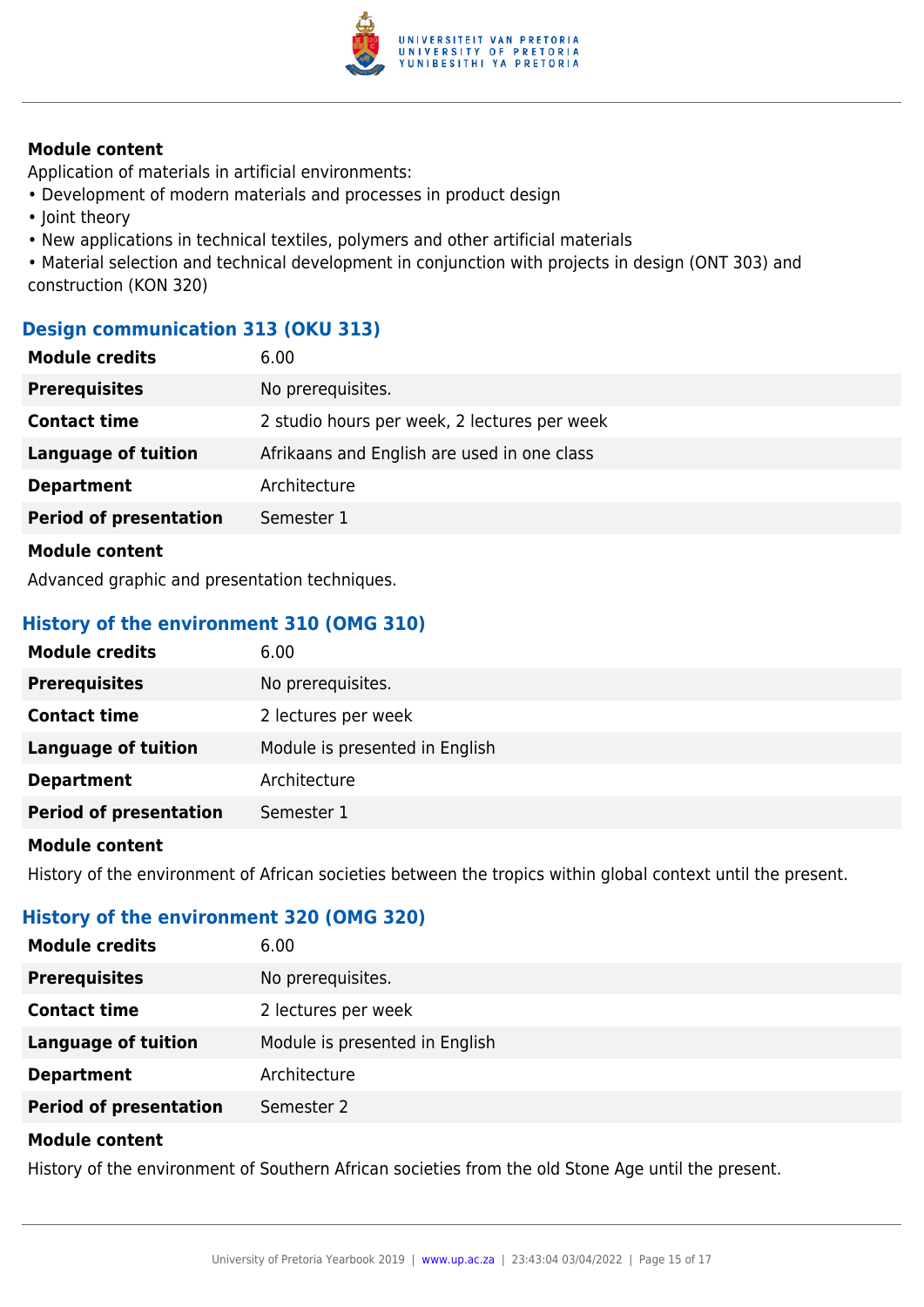

### **Environmental studies 310 (OML 310)**

| <b>Module credits</b>         | 6.00                           |
|-------------------------------|--------------------------------|
| <b>Prerequisites</b>          | No prerequisites.              |
| <b>Contact time</b>           | 2 lectures per week            |
| <b>Language of tuition</b>    | Module is presented in English |
| <b>Department</b>             | Architecture                   |
| <b>Period of presentation</b> | Semester 1                     |

#### **Module content**

Normative positions: Normative positions that guide design thinking: Surface features, broad inclinations and differentiating features. Problems of substantiation. Theory and practise.

Theory of design disciplines: A hermeneutic appraisal of contemporary philosophical directions defining the current intellectual context in which the design disciplines are practised and appraised. Contextualising culture, philosophy and science as the ecosystem of the designer.

Housing studies: Contemporary theory, approaches and projects in housing. Developing a personal approach.

#### **Environmental studies 320 (OML 320)**

| <b>Module credits</b>         | 6.00                           |
|-------------------------------|--------------------------------|
| <b>Prerequisites</b>          | <b>OML 310 GS</b>              |
| <b>Contact time</b>           | 2 lectures per week            |
| <b>Language of tuition</b>    | Module is presented in English |
| <b>Department</b>             | Architecture                   |
| <b>Period of presentation</b> | Semester 2                     |

#### **Module content**

The relationship between global intellectual movements and the local debate. Appraising the state of current design production and the establishment of identity through design. Presentation is programme specific.

# **Design 303 (ONT 303)**

| <b>Module credits</b>         | 60.00                                          |
|-------------------------------|------------------------------------------------|
| <b>Prerequisites</b>          | KON 210, KON 220, OML 210, OML 220 and ONT 203 |
| <b>Contact time</b>           | 2 lectures per week, 17 studio hours per week  |
| Language of tuition           | Module is presented in English                 |
| <b>Department</b>             | Architecture                                   |
| <b>Period of presentation</b> | Year                                           |